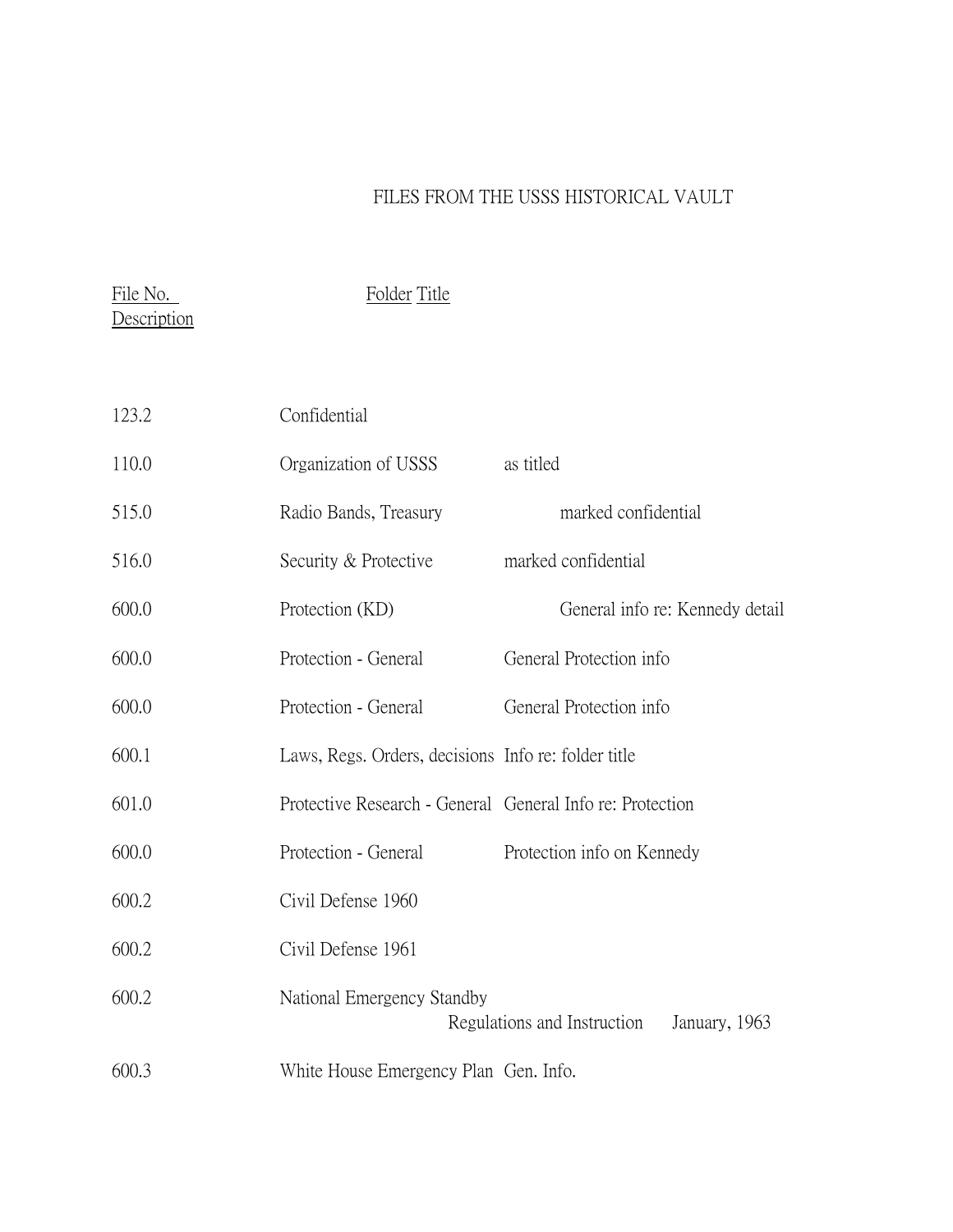| 600.5   | OPAL Plan                                              |                                                  | Info on $Op. 1962$                                |
|---------|--------------------------------------------------------|--------------------------------------------------|---------------------------------------------------|
| 601.0   | Special Subject of Research                            |                                                  | Info on various members of<br>Organized Crime     |
| 602.111 | Fort Worth, TX 11-22-63                                |                                                  | Protective Survey Report                          |
| Kennedy | Info on visit of President                             |                                                  |                                                   |
| 602.111 | Houston, TX 11-21-63                                   | Protective Survey and Info<br>On visit           |                                                   |
| 601.0   | Protective Research Subjects List of Active PR         | Active List (718-68)                             |                                                   |
| 602.3   | National Agency Check                                  |                                                  | Check list of names                               |
| 602.10  | Protection of Persons                                  | Info on Wash. Mon.<br>General (11-5-62/11-30-61) |                                                   |
| ??????? | Chief Rowley/Dep. Ch Paterni Instruction to agents and |                                                  | Survey reports of Pres. And V<br>President Visits |
| 602.111 | "LBJ" Ranch Temp. Assignments                          |                                                  | Gen. Info                                         |
| 602.111 | Miami 11-18-1963<br>Inter-American Press Assoc.        |                                                  | Gen. Info.                                        |
| 602.111 | Glen Ora, Middleburg, VA                               |                                                  | Memo and Picture of Glen Ora                      |
| 602.111 | President Kennedy's Estate                             | Gen. Info re: Pres. Resident                     |                                                   |
| 602.111 | Personnel Character Surveys                            |                                                  | FBI reports on persons employed<br>At WH          |
| 602.14  | The President's Family<br>$(1/31/53 - 6-2-65)$         |                                                  | Survey Reports                                    |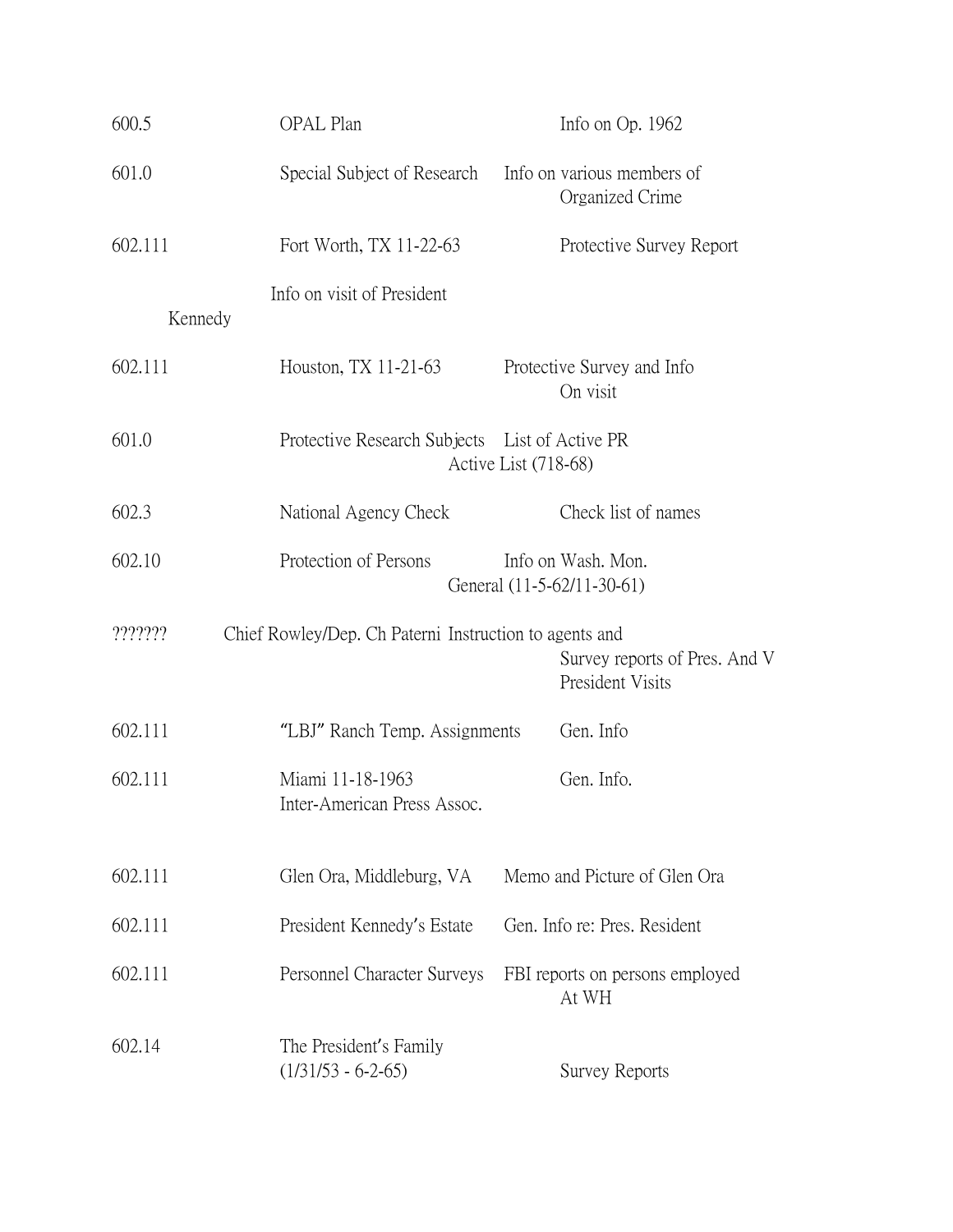| 602.18 | Europe 8-5-64                                                              | folder marked confidential<br>Mrs. Kennedy, England, Italy                             |
|--------|----------------------------------------------------------------------------|----------------------------------------------------------------------------------------|
| 602.20 | Protection of Property                                                     | Security info of various<br>Sites throughout US                                        |
| 610.0  | Protective Aid Project                                                     | Marked confidential                                                                    |
| 610.0  | Memo - Protective Info                                                     | Memo acknowledge receipt<br>Of a specific comm.                                        |
| 610.0  | Protective Aid Project:<br>White House Police<br>Communication Equipment 7 | Confidential                                                                           |
| 610.0  | Protective Aid Project                                                     | Confidential<br>White House Gates - 15                                                 |
| 610.0  | March on Washington<br>August 28, 1963                                     | Confidential                                                                           |
| 611.0  | The President - General<br>1962-1963                                       | newspaper article,<br>Correspondence and<br>Memos of gen. Nature,<br>Some confidential |
| 611.0  | The President - General<br>1961                                            | same as above                                                                          |
| 611.0  | Security Check Lists<br>For Presidential Visits                            | as titled                                                                              |
| 611.0  | The President - General<br>1964                                            | as titled                                                                              |
| 611.03 | President Johnson's Appt.                                                  | Same as above<br>Nov. - Dec. 1963                                                      |
| 611.03 | President's Appointments                                                   | same as above<br>February, 1964                                                        |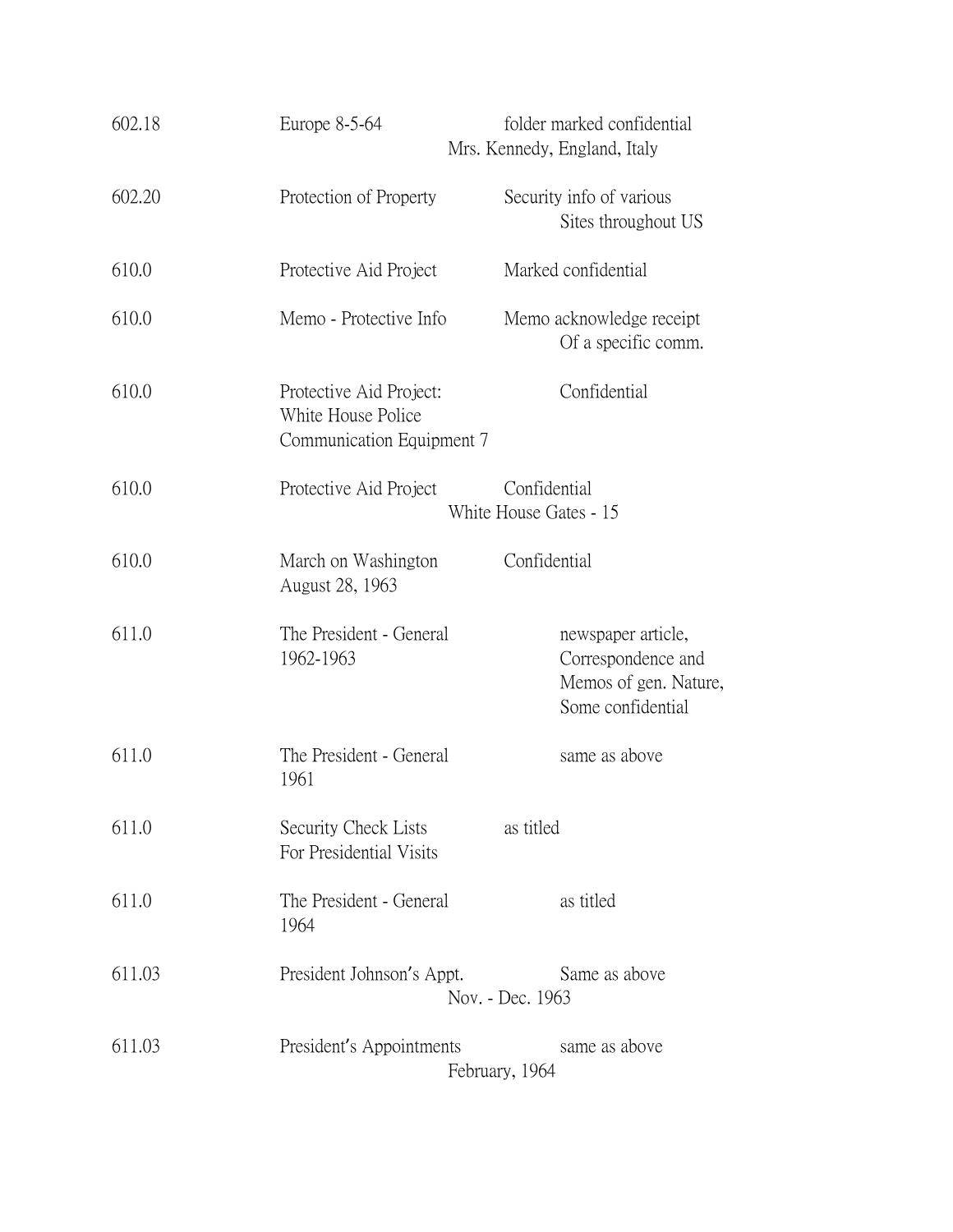| 611.03  | President Appointments<br>(Entire box)                            |               | daily appointment lists<br>Lists                                                                                        |
|---------|-------------------------------------------------------------------|---------------|-------------------------------------------------------------------------------------------------------------------------|
| 611.1   | White House Detail -<br>Shifts, Assignments,<br>Inspections, etc. | General Info. |                                                                                                                         |
| 611.1   | Shift Changes - White<br>House Detail                             | as titled     |                                                                                                                         |
| 611.1   | WHD Assignments<br>1953 - 1960                                    |               | gen. Info. On persons<br>Assigned to WHD                                                                                |
| 611.1   | Work Schedule Details                                             |               | as titled                                                                                                               |
| 611.1   | Work Schedule Kennedy<br>Compound detail                          |               | as titled                                                                                                               |
| 611.1   | Work Schedule - Squaw Island                                      |               | as titled                                                                                                               |
| 611.1   | White House Detail Assigments                                     |               | as titled                                                                                                               |
| ??????? | Inaugural JFK Washington, DC                                      |               | booklet which contains<br>Letters, reports and<br>Info on Inaugural re<br>Armed forces participating<br>In Inauguration |
| 611.2   | Special Events                                                    |               | memos re: visit to South<br>Dakota; info on review<br>Of PRS                                                            |
| 611.2   | Inauguration, 1961                                                |               | instructions, survey report<br>Itinerary, agent assignments                                                             |
| 611.3   | Protective Techniques                                             |               | study on protection requirmts.<br>Security documents                                                                    |
| 611.3   | Security Suggestions<br>Re Presidential Protec.                   | as titled     |                                                                                                                         |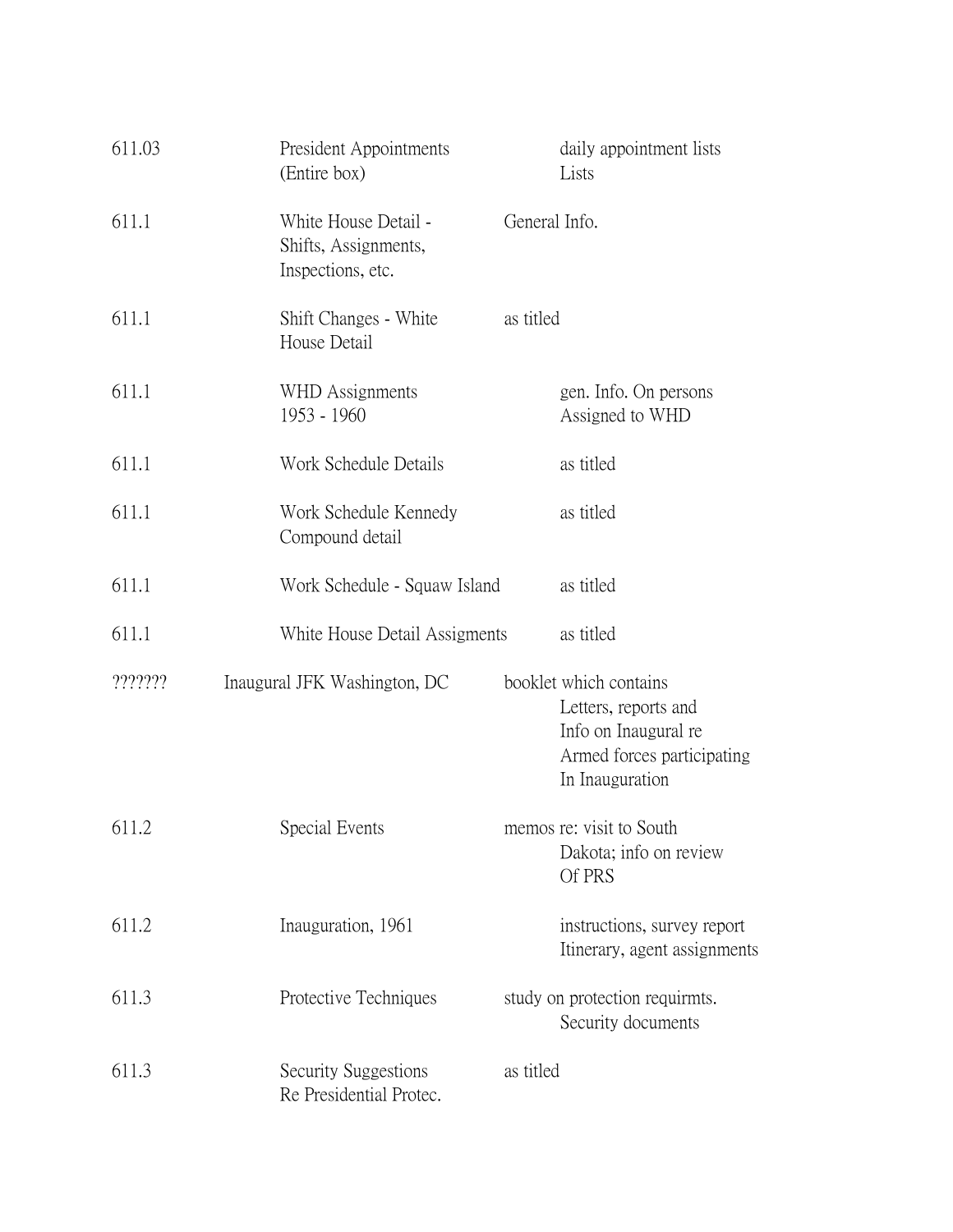## From Special Agents

| 611.03 | President's Appointments<br>Jan - May, 1961              | as titled                                                      |
|--------|----------------------------------------------------------|----------------------------------------------------------------|
| 611.03 | President's Appointments<br>June - July, 1961            | as titled                                                      |
| 611.03 | President's Appointments<br>Aug. - Dec. 1961             | as titled                                                      |
| 611.03 | President's Appointments<br>April - June 1962            | as titled                                                      |
| 611.03 | President's Appointments<br>July - Sept. 1962            | as titled                                                      |
| 612.0  | The President - Family                                   | info on prot. Of<br>Former president's<br>Family               |
| 612.0  | The President's Family -                                 | general info                                                   |
| 612.0  | Mrs. Kennedy's Instructions<br>Re Protection of Children |                                                                |
| 613.0  | Pres-Elect Detail<br>Sen. Kennedy 1960                   | Survey, info on inaugural<br>and trips taken by Pres.<br>Elect |
| 613.0  | VP-Elect 1960-61                                         | survey reports                                                 |
| 621.9  | Palm Beach, FLA                                          | survey reports, photos<br>Work schedules                       |
| 613.0  | Protection of Pres.'s<br>Immediate family                | survey reports, memos,<br>Members of family (Ken)              |
| 613.0  | Protection of Pres's                                     | survey reports, photos                                         |